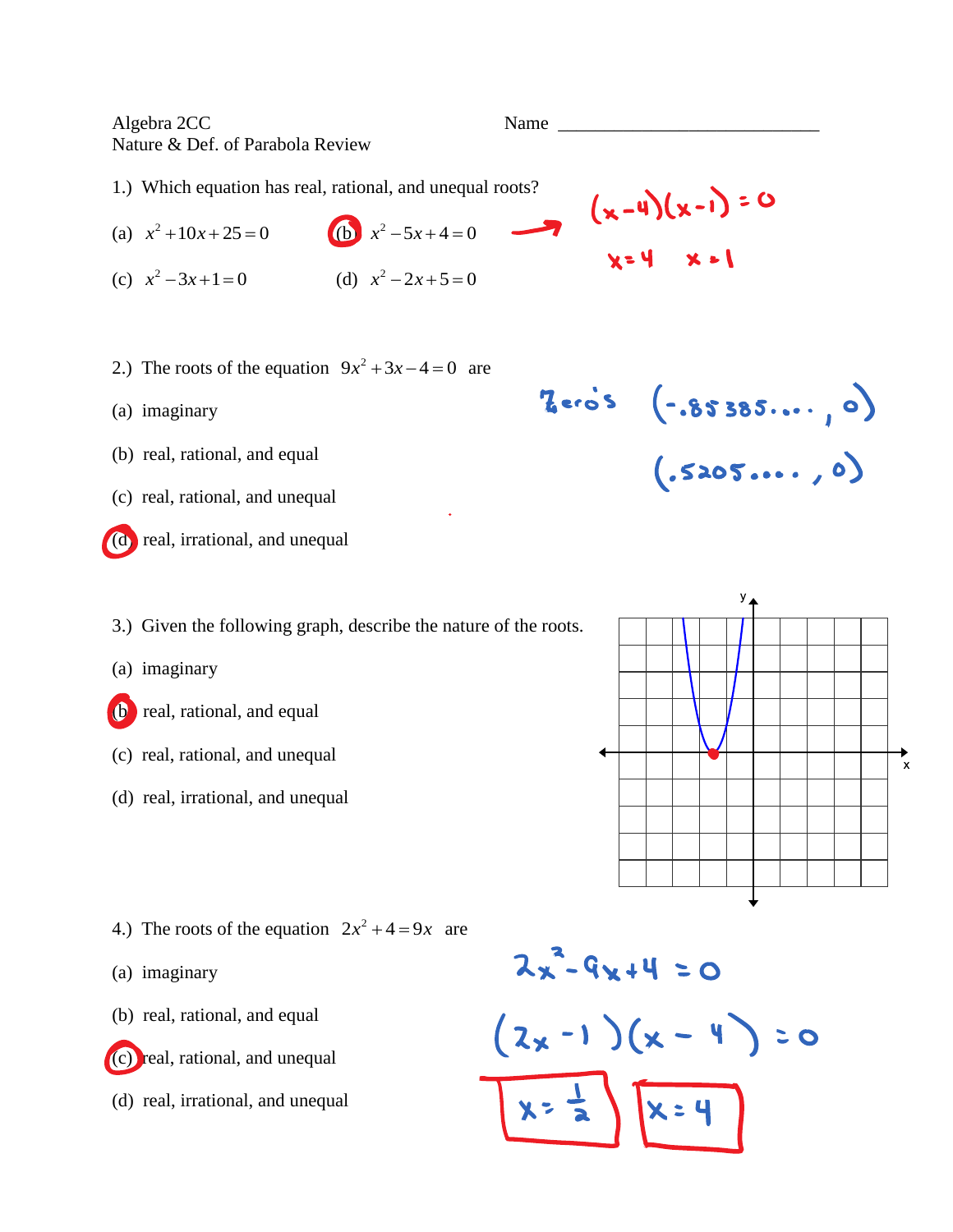5.) Which equation represents a parabola with vertex  $(0,0)$  and directrix  $y = -1$ .



6.) Which equation represents a parabola with vertex  $(0,0)$  and focus  $(3,0)$ .



7.) Which equation represents a parabola with the focus  $(-2,0)$  and the directrix  $x = 2$ .

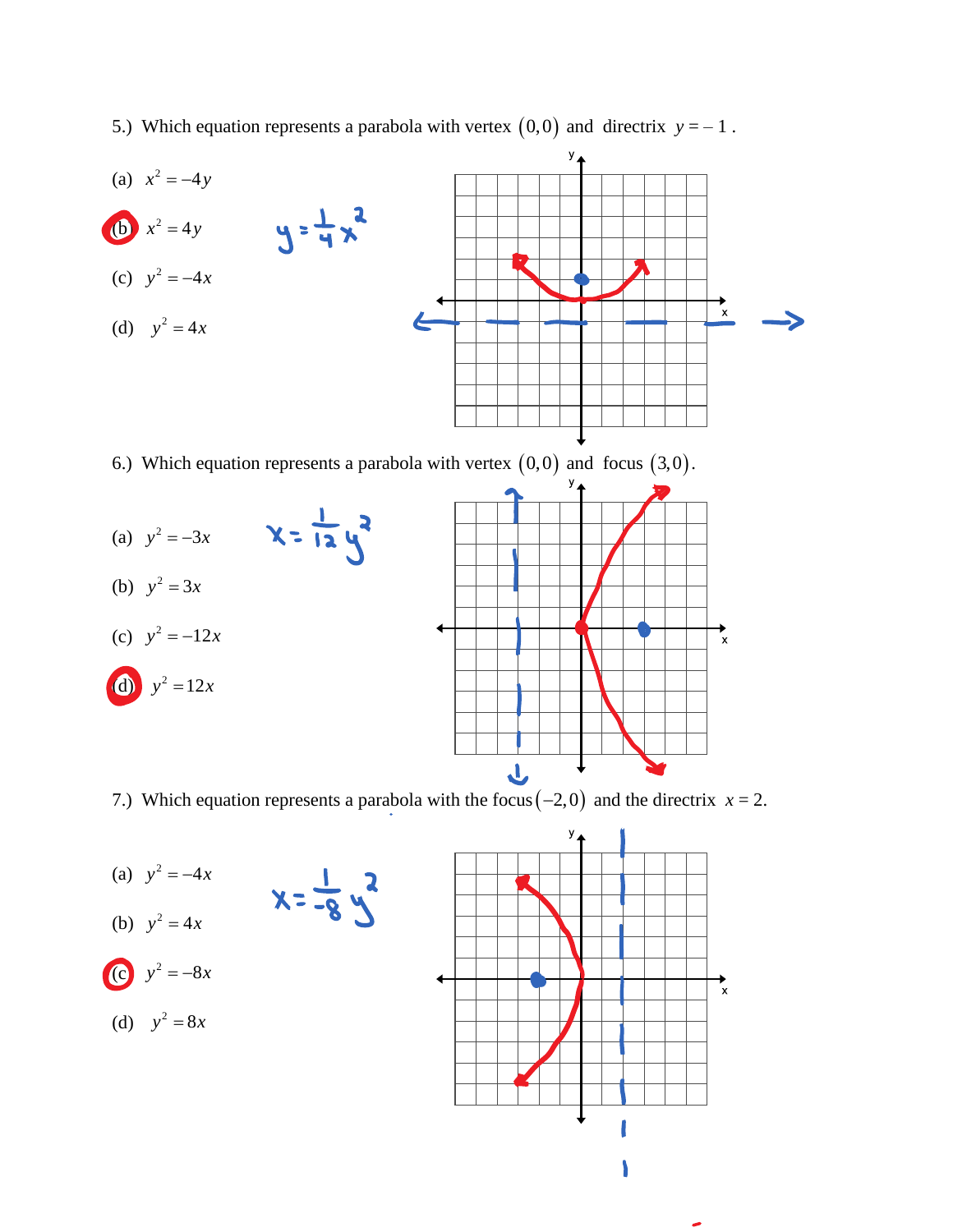8.) Given a parabola with vertex  $(1,2)$  and directrix  $x = 4$ . The equation of this parabola could be



9.) Given a parabola with vertex  $(5,-2)$  and focus  $(5,0)$ . The equation of this parabola could be

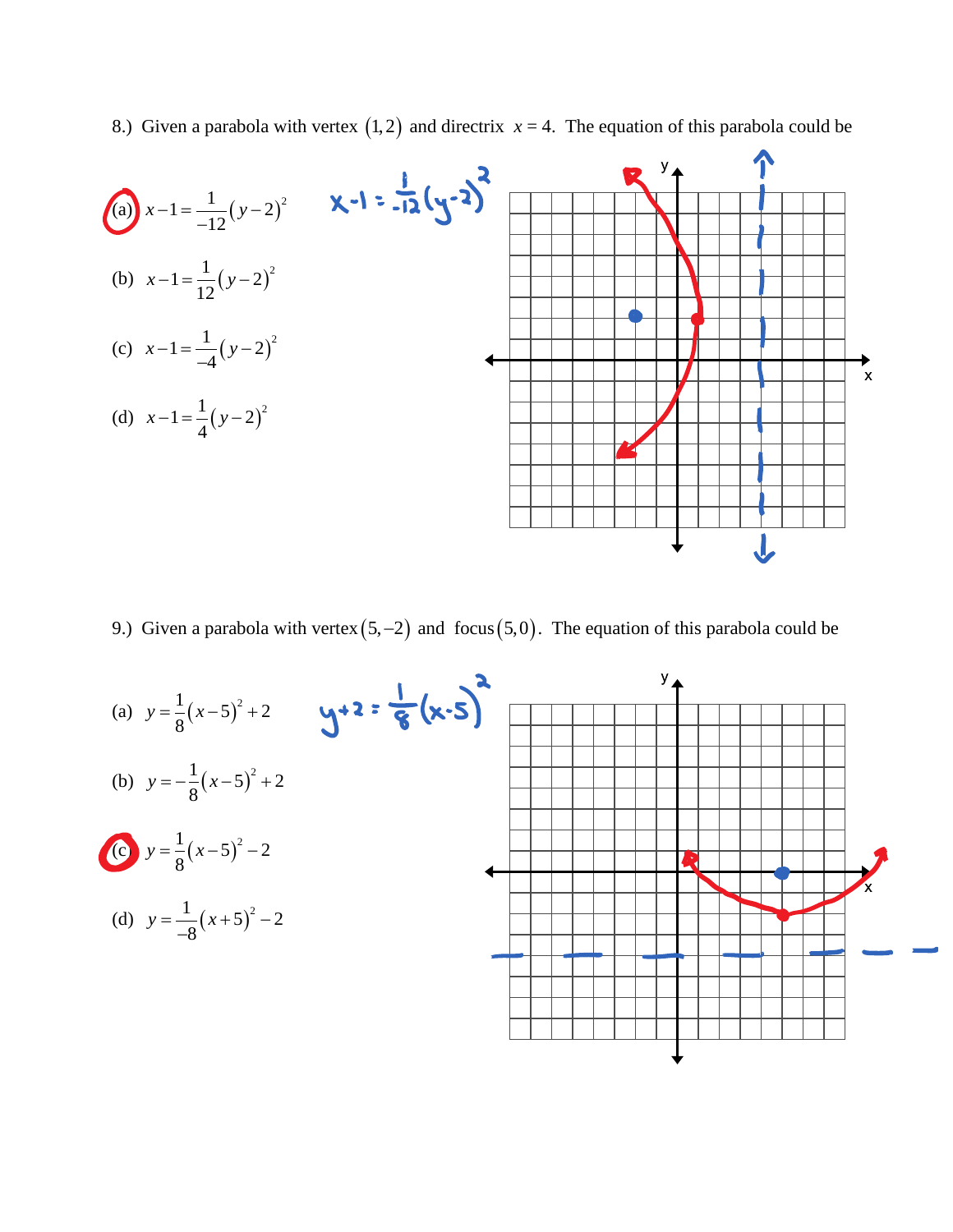

10.) Sketch the equation:  $8(x+1) = (y-3)^2$ . Identify the vertex, focus and directrix of the parabola.

11.) Sketch the equation:  $y+1=-\frac{1}{4}(x+2)$  $1 = -\frac{1}{x} (x + 2)^2$ 4  $y+1=-\frac{1}{4}(x+2)^2$ . Identify the vertex, focus and directrix of the parabola.



| Vertex:    | $(-2,-1)$ |
|------------|-----------|
| Focus:     | $(-2,-2)$ |
| Directrix: | $y=0$     |